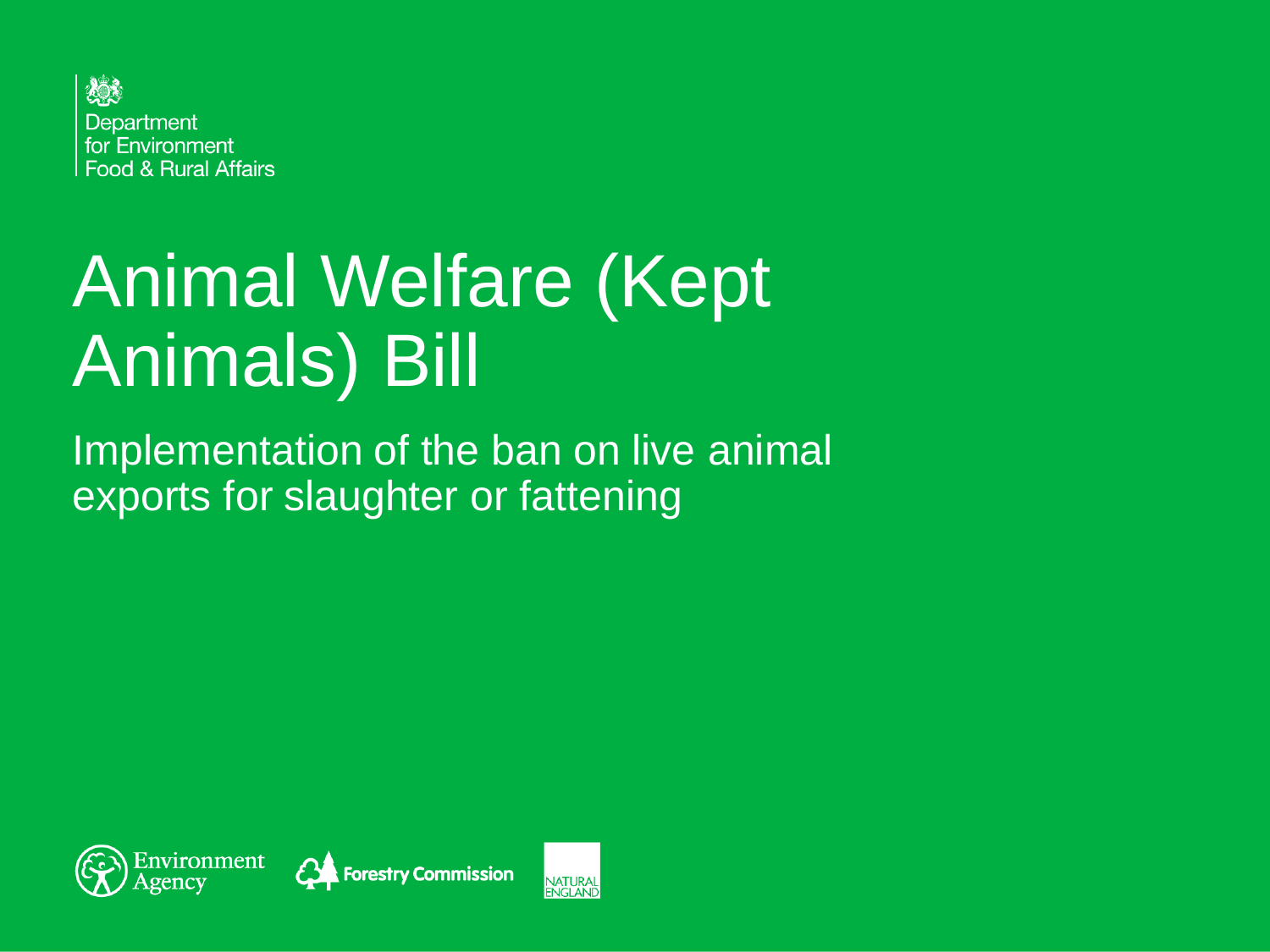### Our aims

*The Animal Welfare (Kept Animals) Bill makes it an offence to export, or attempt to export, livestock or equines for slaughter or fattening, either from or through Great Britain.* 

Implementation process should look to:

- Minimise impact on legitimate trade
- Be a comprehensive but proportionate process accepted by industry to maximise compliance
- Provide cost effective use of delivery resource
- Support enforcement regulations that offer a range of regulatory and enforcement actions.
- Focus on pre-export checks and regulation of trade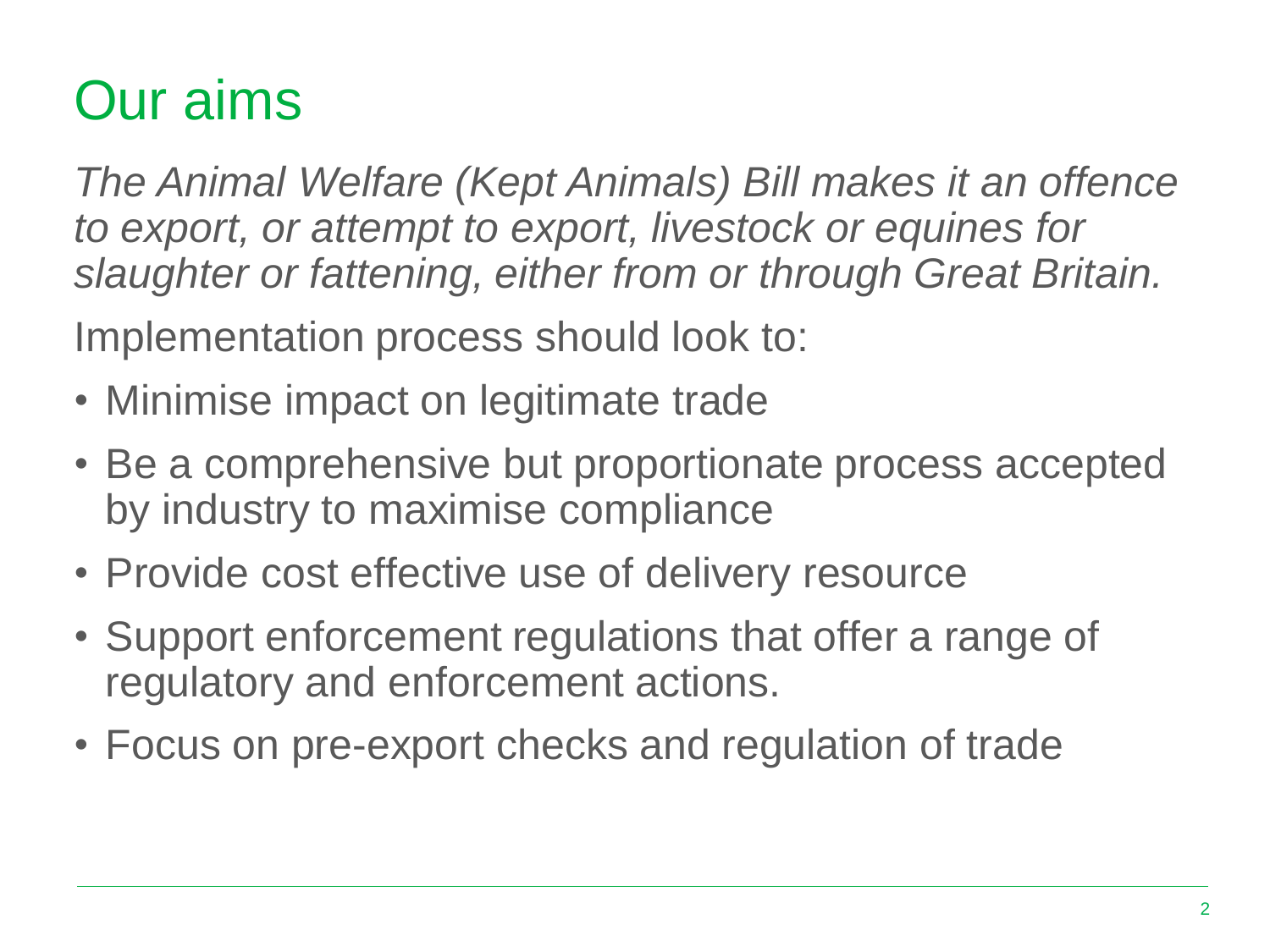# Control points

The retained EU Regulation 1/2005 requires a journey log to accompany consignments of livestock and unregistered horses being exported where the journey is over 8 hours. Registered horses do not require a journey log. All export consignments must be accompanied by an export health certificate – potential for a few exceptions

#### **Pre export**

- Application stage
	- EHC and Journey log for livestock and unregistered horses all export journeys
	- Registered horses EHC application only
- OV checks export consignments will be certified
- APHA field checks Risk based supervised loadings/portal inspections

#### **Post export**

- Checks and audits on returned journey logs
- Potential for feedback from EU slaughterhouses and CA in Member **States**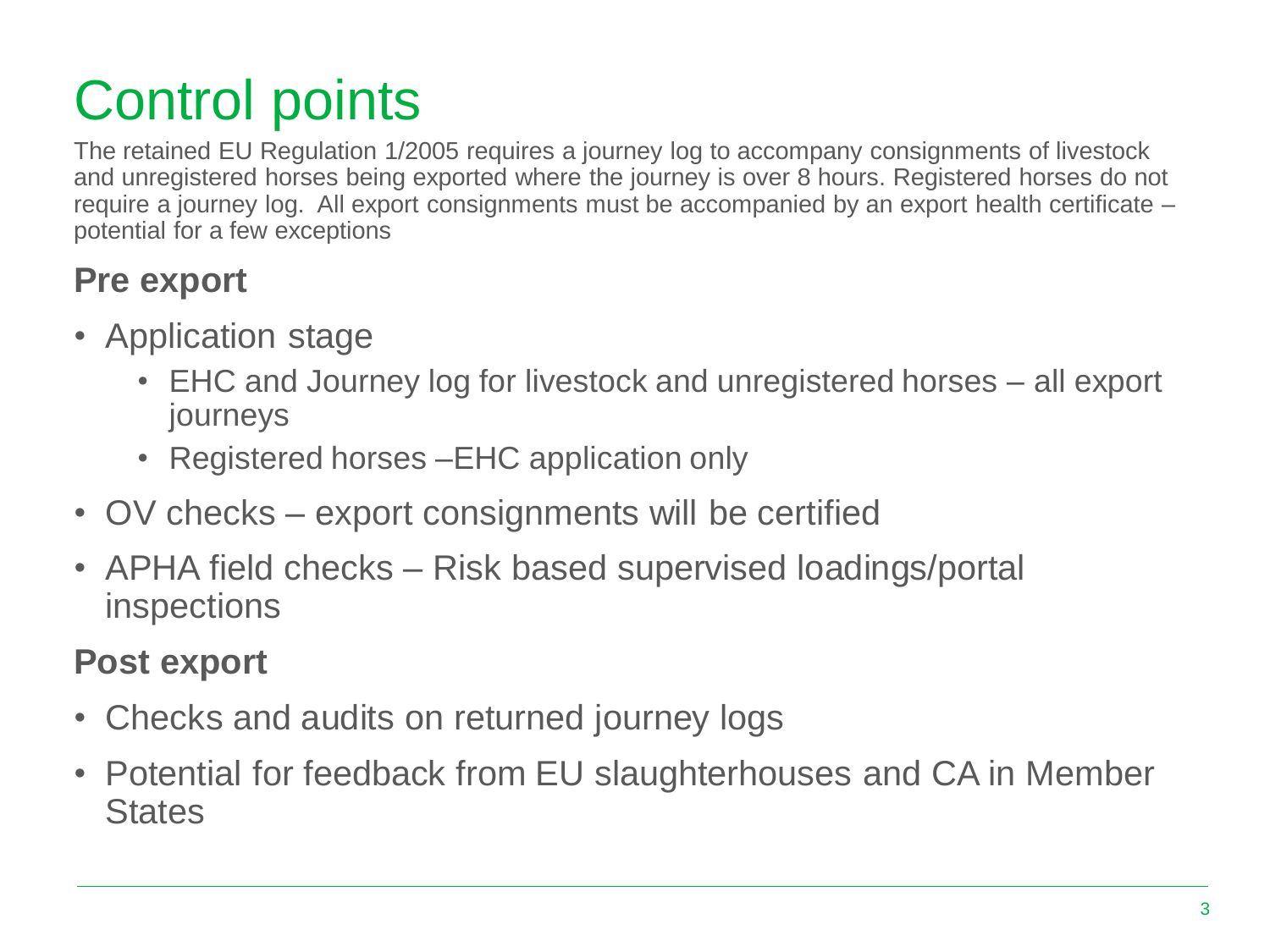## Risk based approach

#### Species specific risk rating and applicable controls

|                              | Low  | Medium | <b>High</b> |
|------------------------------|------|--------|-------------|
| Pre-export checks            |      |        |             |
| OV Inspection                |      |        |             |
| <b>APHA Field Inspection</b> |      |        | %tbc        |
| Post-export checks           | %tbc | %tbc   | Stbc        |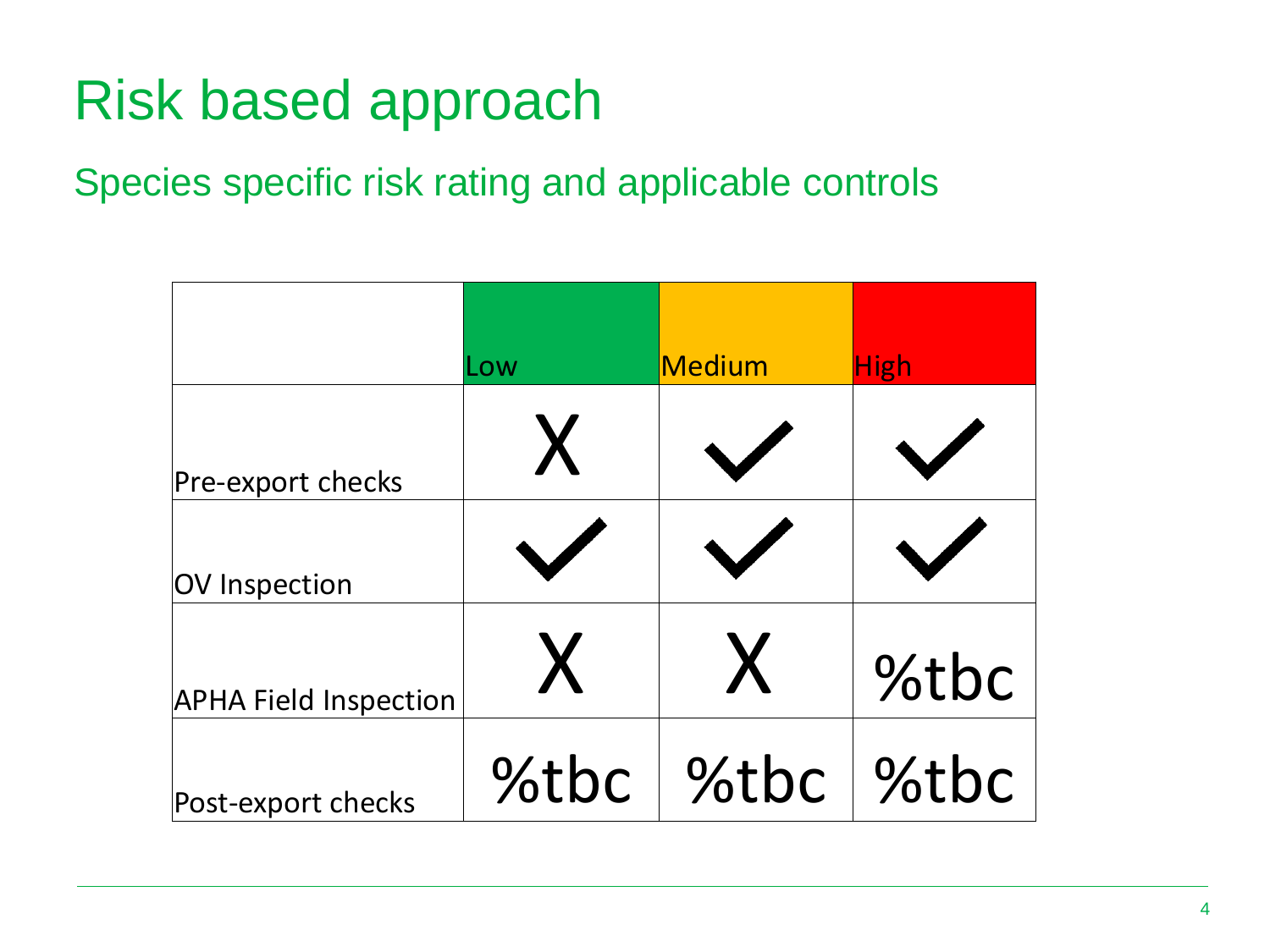# Initial Stakeholder Engagement

#### **Equines**

Overview of trade and 'smuggled horses'

- World Horse Welfare
- British Horse Society
- British Equestrian Federation

Evidence Provision and Digital Solutions

- Wetherbys
- FEI
- Anglo-European Studbook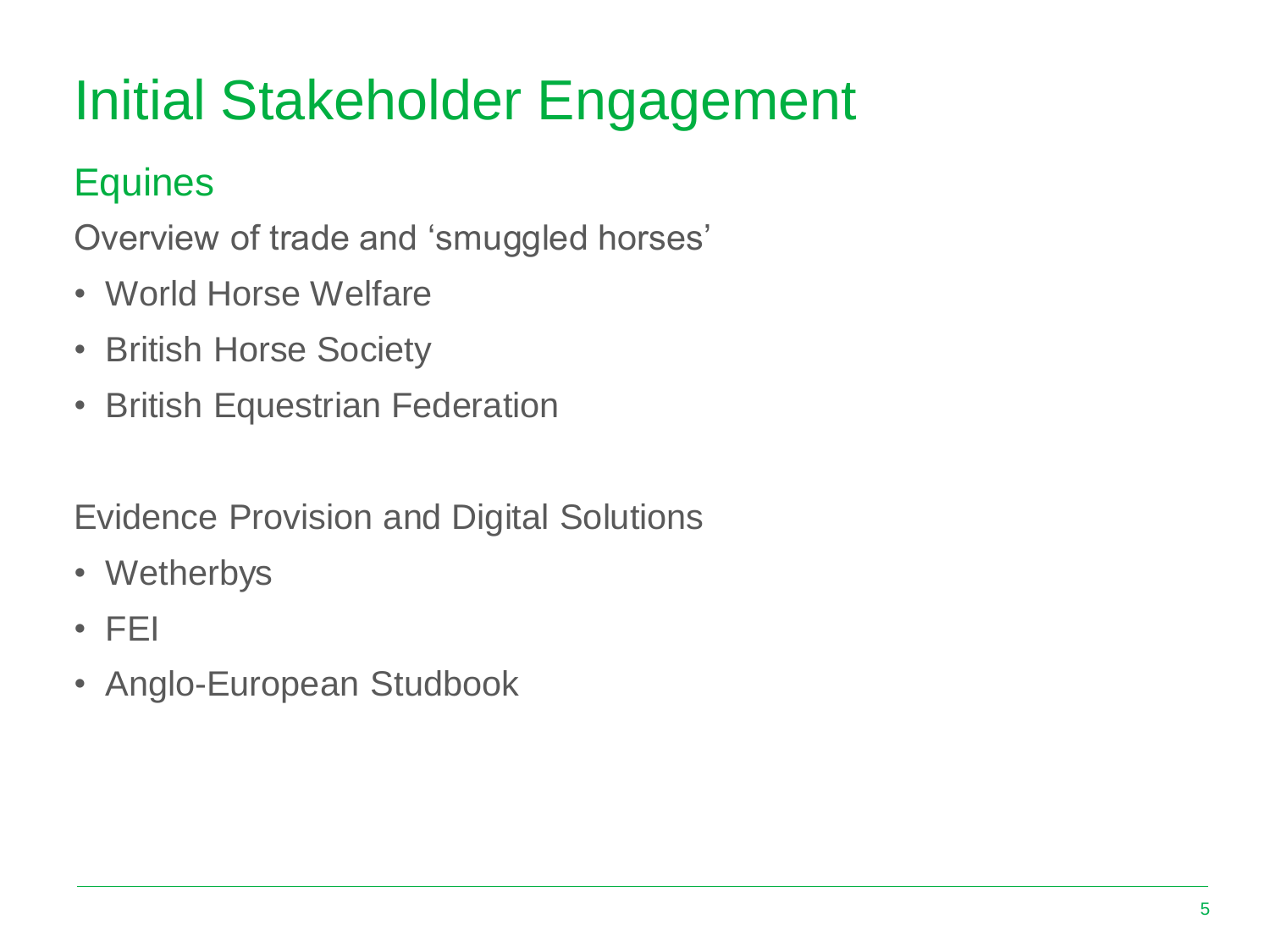## Remaining Challenges

- Slaughter trade in horses not visible
- Reason for export diverse feedback would suggest limited to high value performance horses
- 'Registered' status misinterpretation and not guaranteed high welfare
- Defining 'high risk' consignments utilising intelligence from industry
- Northern Ireland loophole and traceability of equines